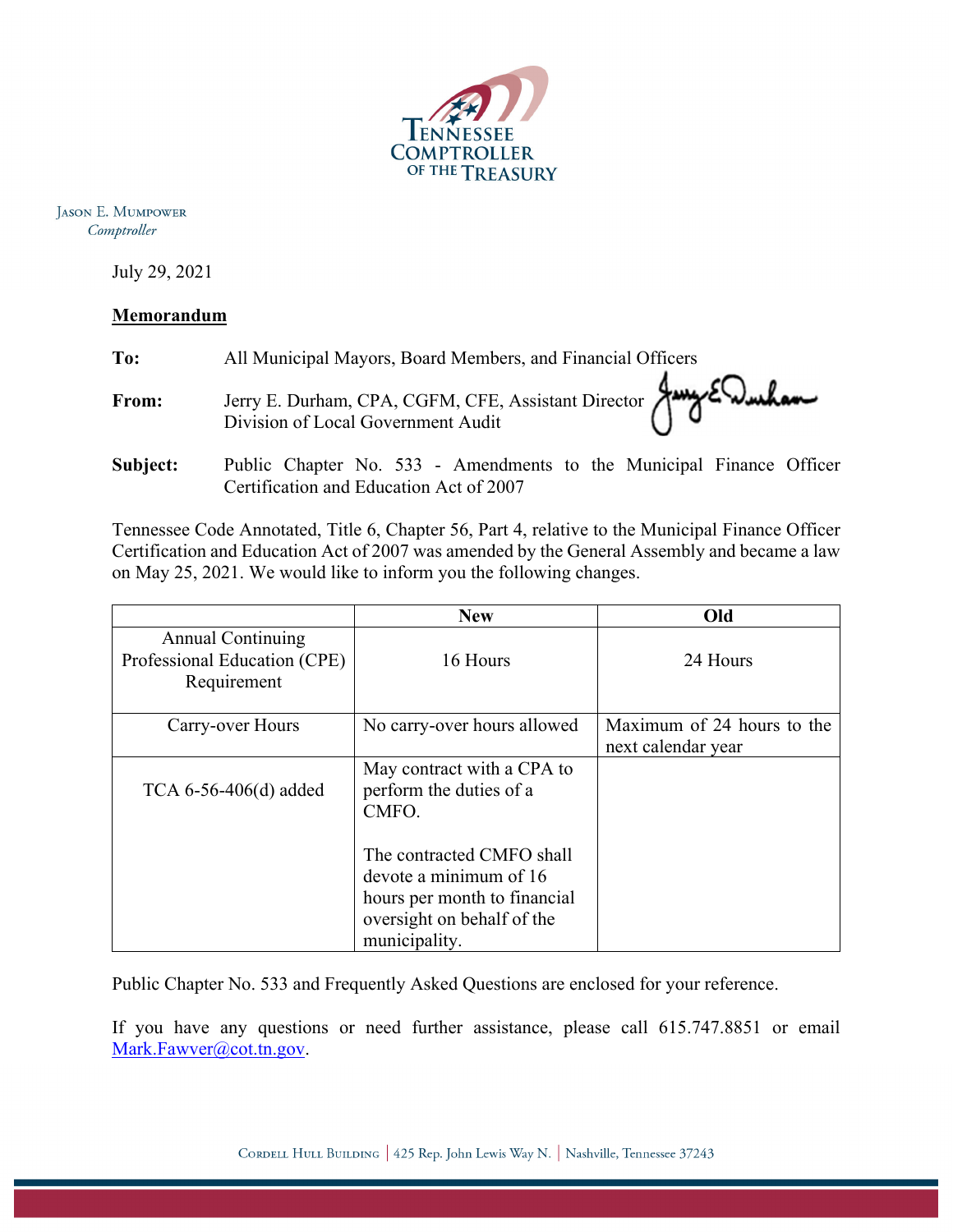# **Frequently Asked Questions and Answers for the New CPE Requirements**

#### 1. **The CPE annual requirement for all CMFOs and CPE only cities has changed and is effective for the 2021 calendar year. What does this mean to you?**

It means that you will be required to obtain a minimum of 16 hours of CPE for 2021 and subsequent years rather than the 24 hours of CPE that was previously required. However, all 16 hours are required to be "financial" in nature and must be completed on or before December 31<sup>st</sup>. Previously, CMFOs were allowed to obtain 8 hours of "other nonfinancial CPE". CPE must be reported in the CMFOA system no later than by the end of February to receive credit.

#### 2. **I took CPE in 2020 and was not required to. Will these hours carryover?**

Yes, if you took CPE on or before December 31, 2020, and submitted the hours before the end of February 2021, these hours will be permitted to carryover to 2021 and count toward your 16-hour requirement.

#### 3. **Why are my carryover hours from 2019 not counted toward the 2021 requirement?**

Carryover hours have never been recognized beyond one year because the hours become outdated. It is important to stay current with the latest events and changes affecting local governments.

#### 4. **How will carryover hours be counted in the future?**

Carryover hours will no longer be allowed going forward as part of the amendment to TCA 6-56- 404 effective on May 25, 2021.

### 5. **Can I take advantage of the CPE offered by the Comptroller's Office in the fall?**

If you are a CMFO, you will have the opportunity to participate in the CPE offering that will take place at different locations across the state. If you are current and active in our CMFOA system, you will be notified of the details for the upcoming events via the personal email you have on file in the system. However, we encourage you to take CPE when you have the opportunity and not to wait for the event. Be sure to keep your contact information current in our CMFOA system.

#### 6. **I completed the CMFO program this year (for example, 2021). Will I be required to obtain 16 hours of CPE during 2021?**

Although not required to take the 16 hours of CPE the initial year of passing the CMFO program, the Comptroller's office strongly encourages you to take CPE whenever possible to strengthen your skills, knowledge, and education.

#### 7. **When will I receive my CMFO certificate?**

Certificates are typically mailed two times during the year - March and December. When your application for the certificate is approved, the confirmation email with the completion date serves as your notification of being officially certified and active even though the certificate is mailed later. Additionally, you may use the CMFO designation on your business cards and your correspondence when you have received the confirmation email from our office.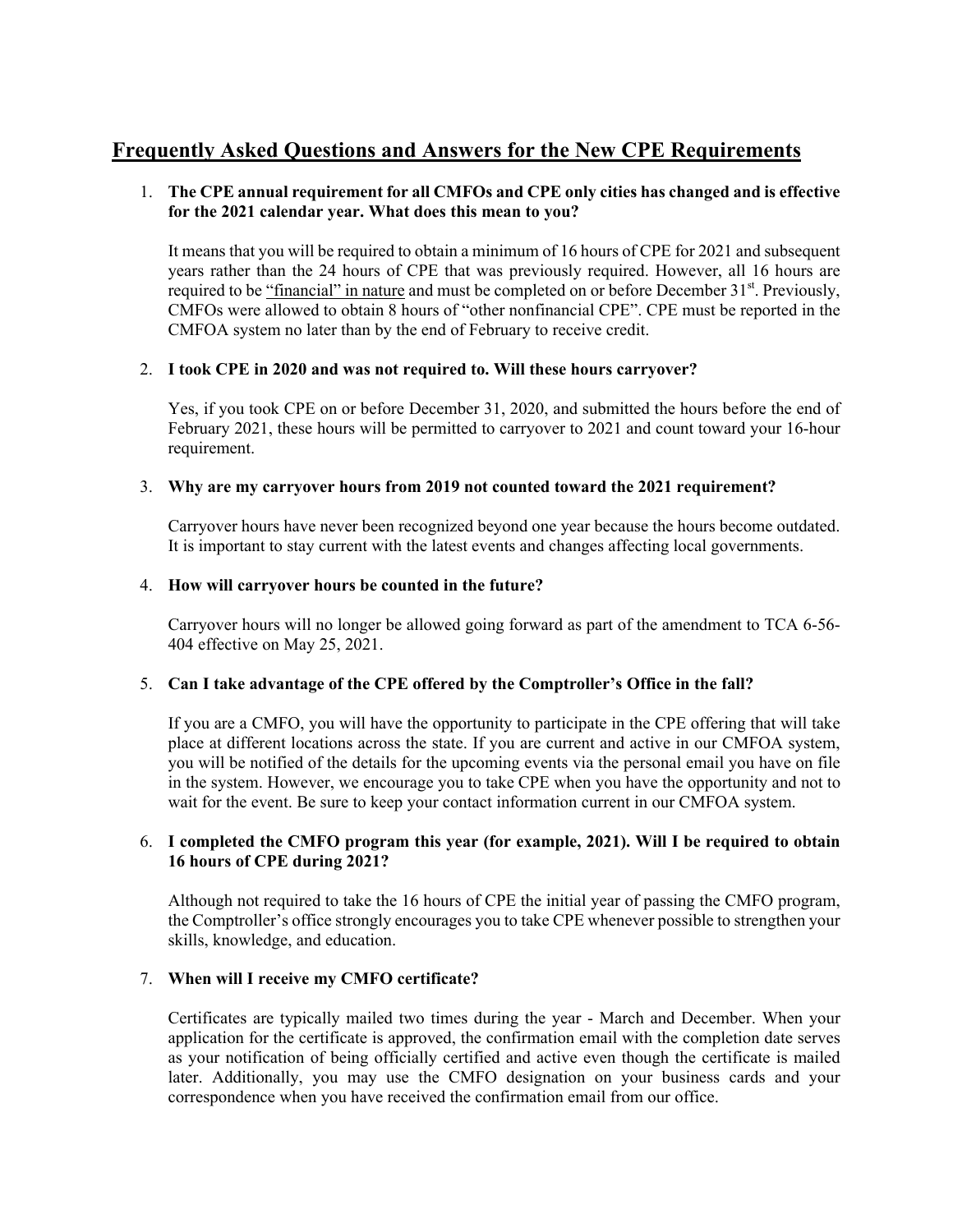#### 8. **Why are my LinkedIn classes disallowed?**

Many CMFOs and CPE only individuals are uploading CPE certificates received from LinkedIn Learning courses and finding that their submissions are disallowed. Only specific LinkedIn Learning classes approved by the National Association of State Boards of Accountancy (NASBA) are accepted by our office. The list of acceptable LinkedIn classes can be found on the NASBA class sponsor registry, but don't forget that it must be "financial" in nature to qualify. Many of the LinkedIn Learning curriculum are "other nonfinancial" type hours and will not count toward your required 16 financial hours. For approved LinkedIn Learning courses, search the NASBA website at:

https://www.nasbaregistry.org/course-library?&searchTerm=LinkedIn&searchgroup=00000001 course-library .

#### **9. Who can I contact to find out more information about the CMFO requirements and CPE?**

You can contact Mark Fawver at Mark.Fawver@cot.tn.gov.

# **Contracted CMFOs**

There are several CMFO certified individuals that do not serve as the Chief Financial Officer of a municipality but provide oversight services as a contracted CMFO to municipalities that are having difficulty finding someone to serve as CMFO. It is not permissible to be the Chief Financial Officer of a municipality and act as a contracted CMFO with another municipality. However, if you are certified, either as a CMFO that is not the Chief Financial Officer or an exempt individual such as a CPA, CGFM, or CPFO, you are permitted to provide oversight services if you are able to devote a minimum of 16 hours per month to financial oversight on behalf of the municipality as required by TCA, 6-56-406(d). Contracted CMFOs are required to discuss your intentions to contract with more than one municipality with our office before entering into an agreement with that municipality to determine if the workload makes sense.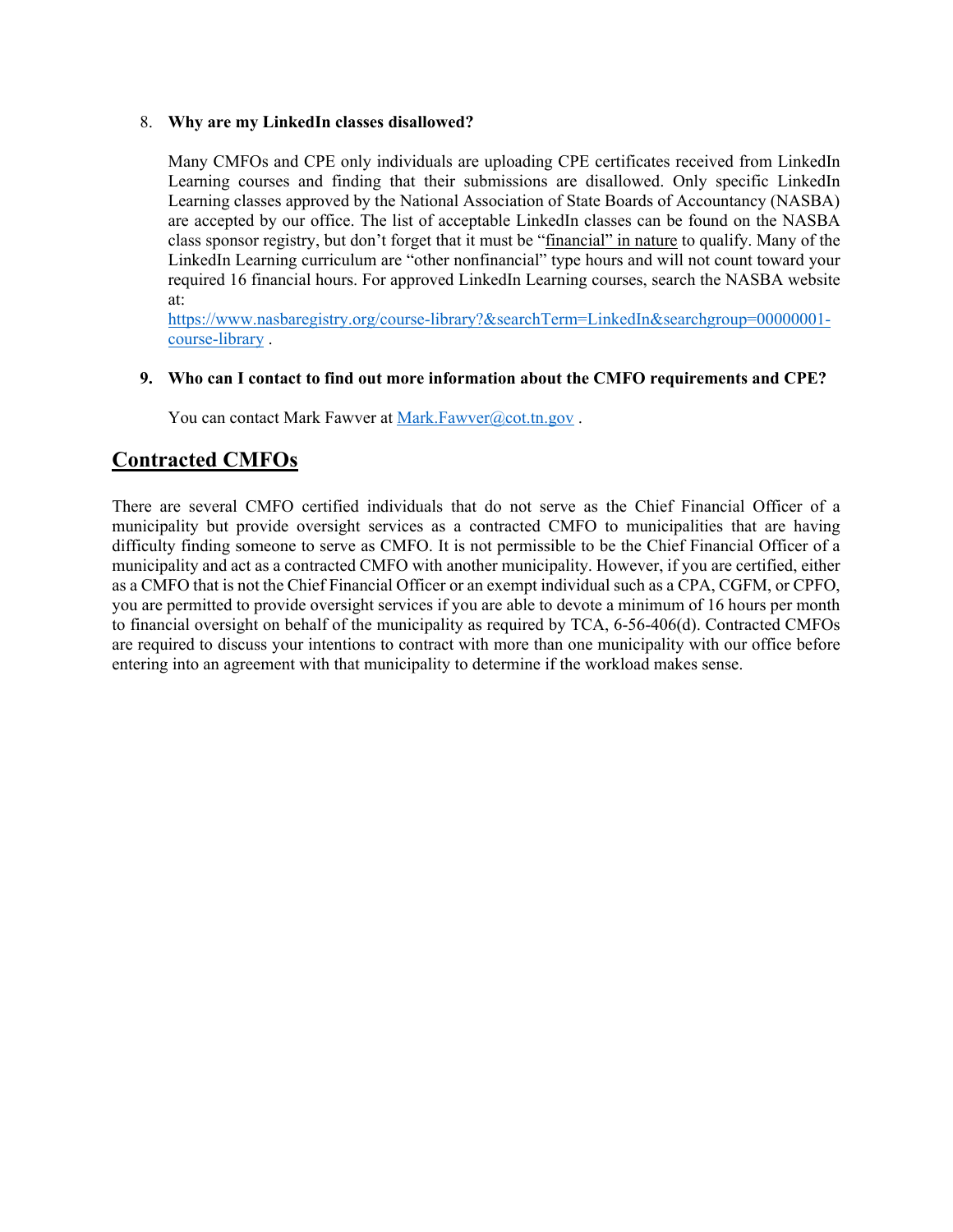

# **State of Tennessee**

# **PUBLIC CHAPTER NO. 533**

# **HOUSE BILL NO. 656**

### **By Representatives Moon, Camper**

## **Substituted for: Senate Bill No. 538**

#### **By Senators Stevens, Roberts**

AN ACT to amend Tennessee Code Annotated, Title 6, Chapter 56, Part 4, relative to the Municipal Finance Officer Certification and Education Act of 2007.

BE IT ENACTED BY THE GENERAL ASSEMBLY OF THE STATE OF TENNESSEE:

SECTION 1. Tennessee Code Annotated, Section 6-56-404(a), is amended by deleting the subsection and substituting the following:

(a) To maintain certification, a certified municipal finance officer (CMFO) must earn at least sixteen (16) hours of continuing professional education (CPE) of financial education each calendar year after receiving the designation. CPE hours in excess of sixteen (16) hours are not carried over to the next calendar year. CPE hours must be filed with and maintained by the comptroller of the treasury's office. which must keep individual records on CMFOs and CMFO candidates. The comptroller may allow exceptions to the continuing education requirement for good cause shown.

SECTION 2. Tennessee Code Annotated, Section 6-56-406, is amended by deleting the section and substituting the following:

(a) If it becomes necessary for a municipality to hire an individual in a position in which the CMFO designation is required by § 6-56-402, then the individual hired shall either be exempt as provided in § 6-56-405 or become certified within two (2) years of the hiring date.

(b) If the CMFO or exempt municipal finance officer leaves employment with the municipality, then the municipality has two (2) years from the date of the departing municipal finance officer's last day of employment to comply with § 6-56-402.

(c) For municipalities that have been subject to§ 6-56-402(b), and circumstances change that would make them subject to  $\S$  6-56-402(a), the municipality is required to comply with § 6-56-402(a) within two (2) years from the earlier of:

(1) The submission date of the financial report used to determine that the municipality is subject to § 6-56-402(a); or

(2) Six (6) months following the fiscal year end of the financial report used to make the determination.

(d) Notwithstanding this section, a municipality may contract with a certified public accountant to perform the duties of a CMFO. The contracted CMFO shall devote a minimum of sixteen (16) hours per month to financial oversight on behalf of the municipality.

SECTION 3. This act shall take effect upon becoming a law, the public welfare requiring